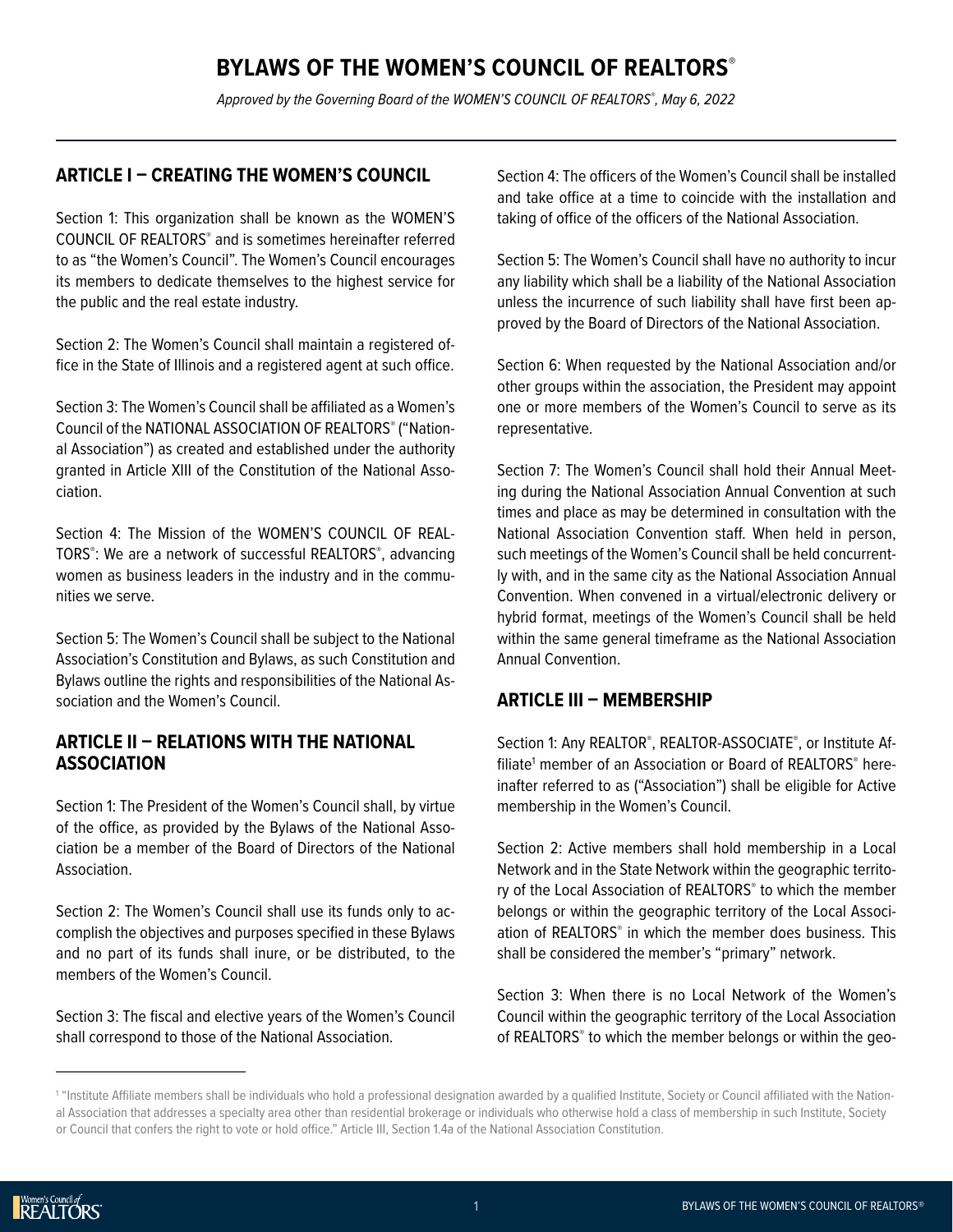graphic territory of the Local Association of REALTORS® in which the member does business, such member shall be eligible to become a member-at-large of the Women's Council. Membersat-large must also maintain active membership in their State Network if a State Network exists in their state.

Section 4: An Active member of the Women's Council may be eligible for membership in more than one Local Network and in more than one State Network should they wish to obtain the services afforded by another Network. Members may join a second Network by paying additional dues to the second Network. Members shall not be eligible to vote or hold elective office in the second Network where they hold membership.

Section 5: National Affiliate members shall hold membership in the Local Association within the geographic territory of the Network, or if no such membership is available within the Local Association, then the individual shall hold membership within the State Association, but they may not be REALTORS®.

Section 6:

- A) National Affiliate members shall pay national, state, and local dues and may vote at the local and state network level.
- B) A national affiliate can hold local office (except President, President-elect, First Vice President and Event Director). They may not hold state office. They may use the Women's Council logo and marks, and avail themselves of Women's Council services; however, they shall not serve as a voting delegate. National Affiliates may not comprise more than twenty percent (20%) of the national membership of a Local Network.

Section 7: The Women's Council shall calculate the percentage of National Affiliate memberships in each Local Network. When the 20% limitation is reached for a Network, National Affiliate applications shall be returned to the applicants. Additional National Affiliate applications will be processed when the Network's percentage of this type of membership falls below 20%.

Section 8: Individuals currently employed in an executive, administrative or management capacity by a Local or State REAL-TOR® Association holding membership in the National Association, or a member Board of a foreign affiliate of the National Association shall be eligible for National Affiliate membership after payment of applicable dues.

Section 9: Persons engaged in the real estate business outside of the United States, its insular possessions and the Commonwealth of Puerto Rico may join as International Affiliate mem-

bers. International Affiliate members shall not be eligible to vote or hold elective office and may only use the Women's Council logo and marks as authorized by the Women's Council and with the identifying descriptor "An International Affiliate." International Affiliate members shall not be obligated to maintain any form of membership in the National Association.

# **ARTICLE IV – DUES AND ASSESSMENTS**

Section 1:

- A) Annual membership dues for all Active and National Affiliate members of the Women's Council shall be: \$140.00, plus Local and State Network dues when applicable
- B) Annual membership dues for all International Affiliate members shall be: US\$100.
- C) Annual membership dues shall be payable by December 31st each year. Members who have not renewed by the renewal date are not considered active members in good standing and are thereby not eligible to vote or hold office in the network while their membership is in delinquent status.
- D) New members shall pay a full year's dues upon making application. By December 31 shall be billed only for that prorated portion of dues unpaid for the following year.
- E) Special Assessments may be levied by the Governing Board.
- F) The Governing Board may impose a new member application processing fee, in such an amount to be determined by the Governing Board.
- G) A member who transfers between local Networks may be required to pay a transfer fee to be determined by the Governing Board and a full year's local dues to the local Network to which the individual is transferring.

Section 2: All local, state and national dues of members of Women's Council shall be billed by and paid to the Women's Council.

Section 3: Any member delinquent in payment of dues by more than three months shall forfeit membership.

# **ARTICLE V – THE GOVERNING BOARD**

Section 1: The government of the Women's Council shall be vested in the Governing Board which shall consist of the Pres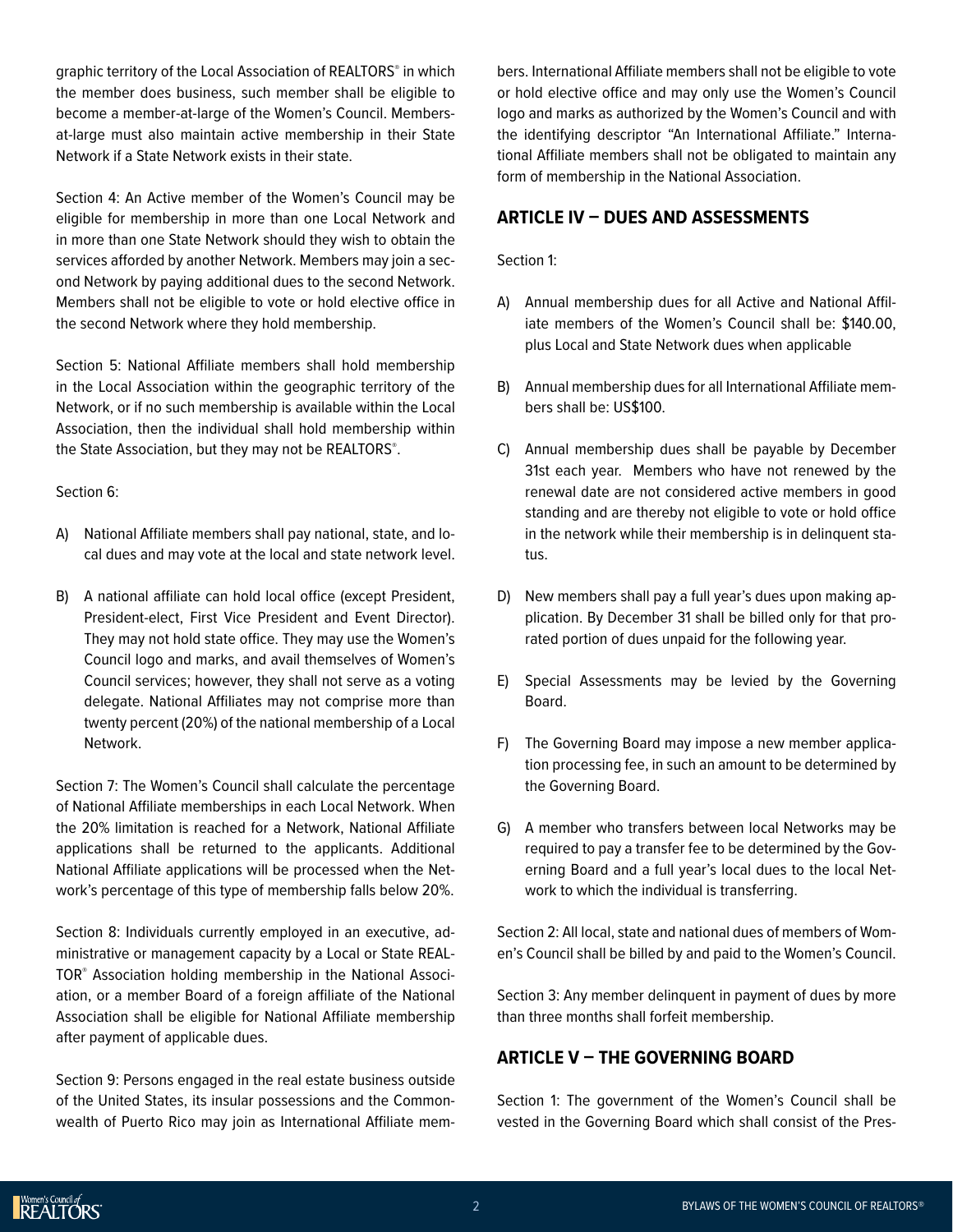ident, President-elect, First Vice President, Treasurer, National Liaisons, State Liaisons, all past National Presidents who are REALTORS® , State Network Presidents, Standing Committee Chairpersons and members of the Executive Committee, all of whom shall be entitled to vote.

Section 2: One fourth (25%) of the members of the Governing Board shall constitute a quorum.

Section 3 The Governing Board shall meet at least two times each year, one of which shall take place at the National Annual Convention of the National Association.

Section 4: The Governing Board may take any action which it could take at a meeting of the Governing Board without a meeting if a consent in writing, setting forth the action so taken, is signed by all members of the Governing Board entitled to vote on the matter.

Section 5: Members of the Governing Board may participate in any meeting through the use of a conference telephone or similar communications equipment by means of which all persons participating in the meeting can hear each other. Such participation in a meeting shall constitute presence in person at the meeting.

Section 6: Special meetings of the Governing Board may be called by the President, or shall be called at the request of at least twenty (20) members of the Governing Board representing at least five states, or four states and the District of Columbia. Members of the Governing Board may unite in a petition to call such meeting or individually address written requests to the Women's Council. Upon receipt of such petition or written requests from the required Governing Board members, the President shall notify each member of the Governing Board of such meeting in writing, sent by first class mail or electronic communication, including email, or any other means permitted by law. Not less than fifteen (15) days nor more than thirty (30) days notice shall be given for a special meeting. Such notice shall state the time and place of the meeting, and the purpose for which it is called. Only the business stated in the call to the meeting shall be transacted at such meeting.

Section 7: There shall be an Executive Vice President & Chief Executive Officer ("Executive Vice President") who shall be appointed by the Executive Committee. The Executive Vice President shall be the chief administrative officer of the Women's Council, shall be subject to the direction and control of the President and Executive Committee, and shall be responsible for the Women's Council staff and charged with its selection. The Executive Vice President shall have supervision of the entire staff

and shall perform such other duties as may be delegated by the Governing Board, the Executive Committee, or the President and all other duties usual to such office.

Section 8: Any member of the Governing Board may resign at any time by giving written notice to the Executive Vice President. Such resignation shall take effect at the time specified or, if no time is specified, immediately. Written notice shall be given as to any appointments made to fill any vacancies prior to the next Governing Board meeting for acceptance by the Governing Board.

Section 9: Members of the Governing Board shall not receive any compensation for their services as Board members, but by resolution of the Governing Board, they may be reimbursed for expenses incurred in attending any regular or special meeting of the Governing Board. A member of the Governing Board may serve the Women's Council in any other capacity for reasonable compensation.

### **ARTICLE VI – EXECUTIVE COMMITTEE**

Section 1:

- A) There shall be an Executive Committee consisting of twenty (20) members, which shall include the President, President-elect, First Vice President, Treasurer, the three most recent past Presidents able to serve, the Women's Council representative to the National Association Executive Committee, three (3) National Liaisons, six (6) members elected by and from the Governing Board (2 each year) at the Midyear meeting and three (3) members appointed by the President (1 each year).
- B) The term of service, whether by election or appointment, shall be three years, except for the Women's Council representative to the National Association Executive Committee, which is a two-year appointment, and the National Liaisons, which are one-year terms.
- C) All appointments to the Executive Committee shall be subject to the approval of the Governing Board.
- D) Members of the Executive Committee shall automatically become members of the Governing Board
- E) The President shall act as chairperson of the Executive Committee.

Section 2: The Executive Committee shall meet on the call of the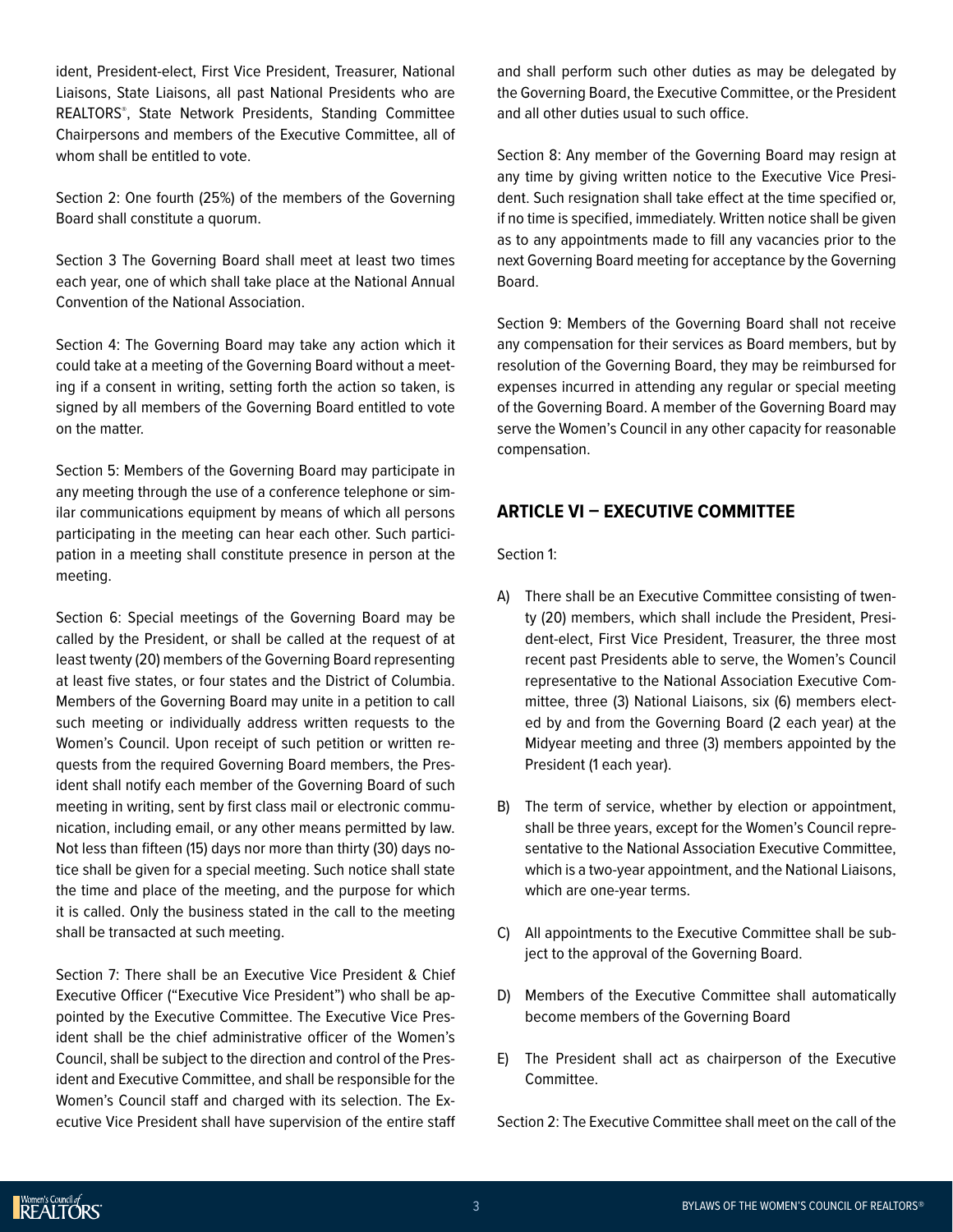President, or upon the request of any four (4) of its members.

Section 3: Regular meetings of the Executive Committee shall be held at least three (3) times per year.

- A) To examine reports of all committees and make recommendations for action thereon.
- B) To conduct the necessary business of the Women's Council between meetings of the Governing Board.
- C) To discuss policies and procedures for the purpose of coordinating activities of all officers, committees, and Women's Council staff.
- D) To develop new programs and review existing ones.
- E) To develop new and better ways of serving the membership on all levels.
- F) To plan for the future of the organization.

Section 4: Eleven (11) members of the Executive Committee shall constitute a quorum.

### **ARTICLE VII – ELECTIVE AND EX OFFICIO OFFICERS**

Section 1: Officers of the Women's Council shall be elected from among members in good standing who are REALTORS® or REAL-TOR-ASSOCIATES<sup>®</sup>.

Section 2: The elective officers of the Women's Council shall be a President, President-elect, First Vice President, Treasurer and three (3) National Liaisons.

- A) The President, President-elect, First Vice President, Treasurer and National Liaisons shall serve for one (1) year, or until their successors are elected. The President-elect shall automatically succeed to the office of President the following year.
- B) The President and President-elect shall not be eligible to serve in such office for more than one term unless they are filling the office for an unexpired term due to a vacancy.
- C) The First Vice President, Treasurer and National Liaisons may serve in such offices for more than one term but may not serve more than two consecutive terms.

Section 3:

- A) The President shall be the chief elected officer of the Women's Council and shall preside at the meetings of the Governing Board, the Executive Committee and the Midyear Business Meeting. At all other times during the term of office, the President shall represent the Women's Council and act in its name, subject to its policies. The President shall be responsible for the Women's Council during the term with the support and counsel of the other national officers and the Executive Vice President and shall perform all of the duties usual to such office.
- B) The President shall appoint all committee chairpersons and committee members, except the Candidate Review Committee. All appointments of committee chairpersons shall be subject to approval of the Governing Board and the President shall be an ex-officio member of all committees (except Candidate Review Committee).
- C) The President-elect shall perform the duties of the President in the event of the President's disability or absence.
- D) The First Vice President shall approve the records and perform other such duties as are customary to the office, including acting as Secretary for the Governing Board and the Executive Committee, when necessary.
- E) The Treasurer shall submit the annual budget to the Governing Board for its approval. The Treasurer shall make the annual budget available to the National Association upon request. The Treasurer shall serve as chairperson of the Finance and Budget Committee and shall review financial matters of the Women's Council monthly. The Treasurer shall report on the financial affairs of the Women's Council to the Executive Committee and the Governing Board.
- F) National Liaisons shall oversee the work of the Women's Council in their respective regions and act as the representative of the President in such matters as may be assigned to them.

Where applicable, in States where there is no State Network the National Liaison of the Women's Council will appoint one State Liaison taking into account recommendations from Active members in the State and ratified by the national leadership team as per Women's Council policy.

Section 4: In the event that an Officer is deemed to be incapable of fulfilling the duties for which elected, but will not resign from

Women's Council of<br>REALTORS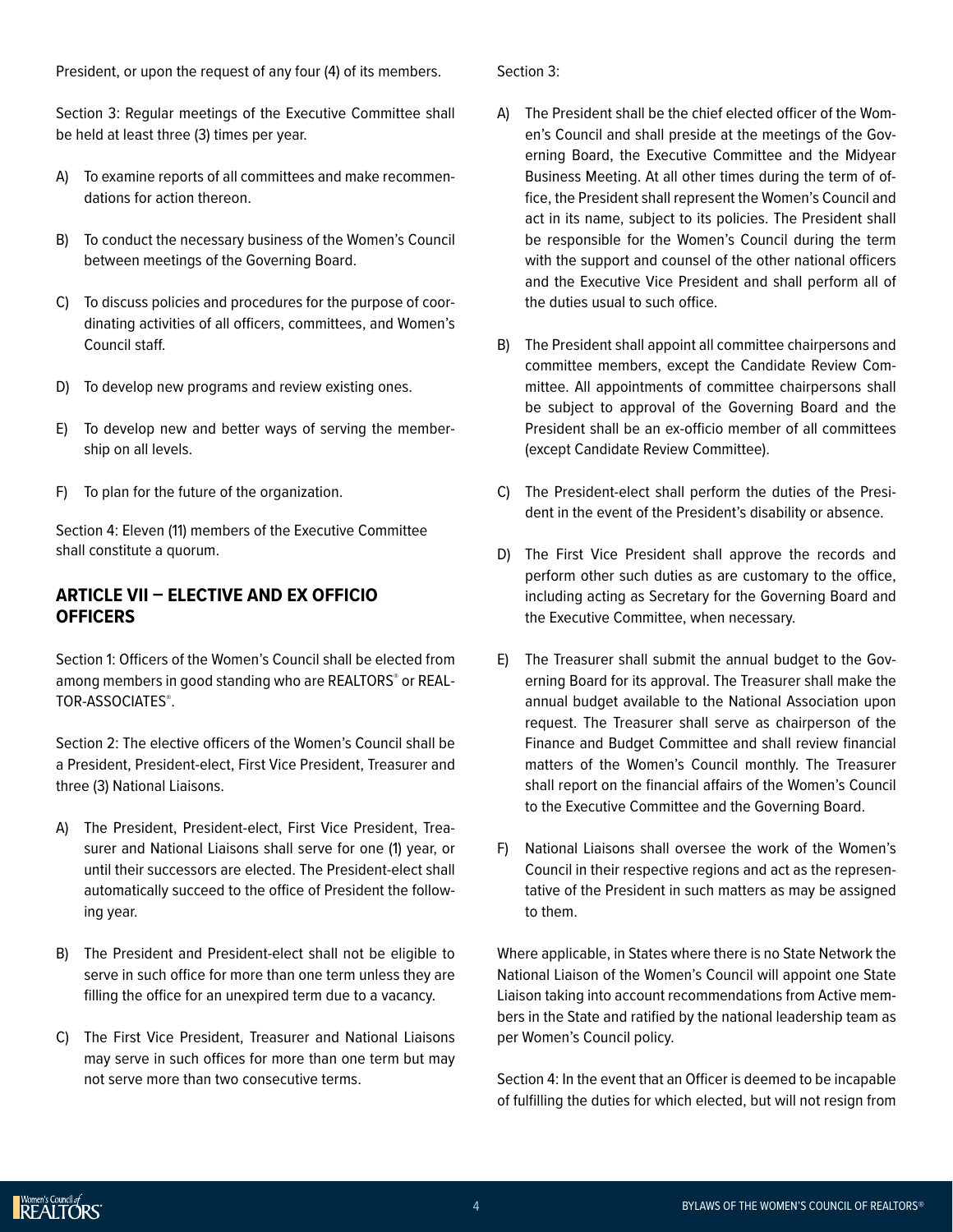office voluntarily, the Officer may be removed from office under the following procedure:

- A) A petition requiring the removal of an Officer, signed by at least twelve (12) members of the Governing Board, shall be filed with the Executive Vice President. The body of the petition shall specifically set forth the reasons the individual is deemed to be disqualified from further service.
- B) Upon receipt of the original petition, the Executive Vice President shall send by registered mail to the Officer's current address and email of record a copy of the petition. This notice shall include the date on which the Governing Board will consider the petition, either at its next regularly scheduled meeting or at a special meeting called under the terms set out in Article V Section 6.
- C) The Officer shall be given an opportunity to answer the charges laid out in the petition in accordance with the trial procedure set forth in Robert's Rules of Order (Newly Revised). If the Officer named in the petition is the President, the next-ranking officer will conduct the meeting. Provided a quorum is present, a three-quarters (3/4) vote of the Governing Board shall be required for removal of the Officer from office.

# **ARTICLE VIII – VACANCIES**

Section 1:

- A) In the case of vacancy in any elective office, except the President or President-elect, the President shall appoint a qualified member to fill the unexpired term.
- B) In case of a vacancy in the office of President, the President-elect shall complete the unexpired term thus creating a vacancy in the office of the President-elect. The President-elect who fills a vacancy in the office of President shall automatically become President for a full term after completion of the unexpired term as President.
- C) In the event of a vacancy in the office of President-elect caused by a vacancy in the office of President, the members of the Candidate Review Committee shall submit the name of at least one Eligible Candidate to the President. A special meeting of the Governing Board will be called for an election. An affirmative vote of a majority of the entire Governing Board shall be necessary to elect. The President-elect who fills a vacancy in that office shall automatically become President-elect for a full term after comple-

tion of the unexpired term as President-elect. In the event a vacancy in the office of President-elect is not caused by a vacancy in the office of President, the members of the Candidate Review Committee shall submit the name of at least one Eligible Candidate to the President who shall present it to the Governing Board for approval. An affirmative vote of a majority of the Governing Board shall be necessary to elect. This President-elect who fills this type of vacancy shall automatically become President after completion of the unexpired term of President-elect.

- D) In the event of a vacancy in the office of National Liaison, the President shall appoint a qualified member to fill the unexpired term.
- E) If a vacancy occurs in the Executive Committee before the expiration of a term, the President shall appoint a successor to fill the unexpired term.
- F) In the event of a vacancy in any of the committee chairpersons, except the Candidate Review Committee Chairperson, the President shall appoint a qualified member to fill the unexpired term.
- G) All appointments to fill vacancies shall have the approval of the Governing Board. Such approval shall be requested at the next regular Governing Board meeting.

# **ARTICLE IX – CANDIDATE REVIEW COMMITTEE**

Section 1: There shall be a Candidate Review Committee of ten (10) members elected and appointed as follows:

- › Chair (Most Immediate Past President willing & able to serve)
- › Immediate Past Chair
- › Two (2) members of the National Governing Board elected from and by the National Governing Board at the Midyear meeting
- Two (2) National Executive Committee members elected from and by the National Executive Committee at the Midyear meeting
- › Three (3) National Liaisons elected at the Midyear meeting
- › One (1) active Past National President appointed by the Past National Presidents' Advisory Committee on or before the Midyear meeting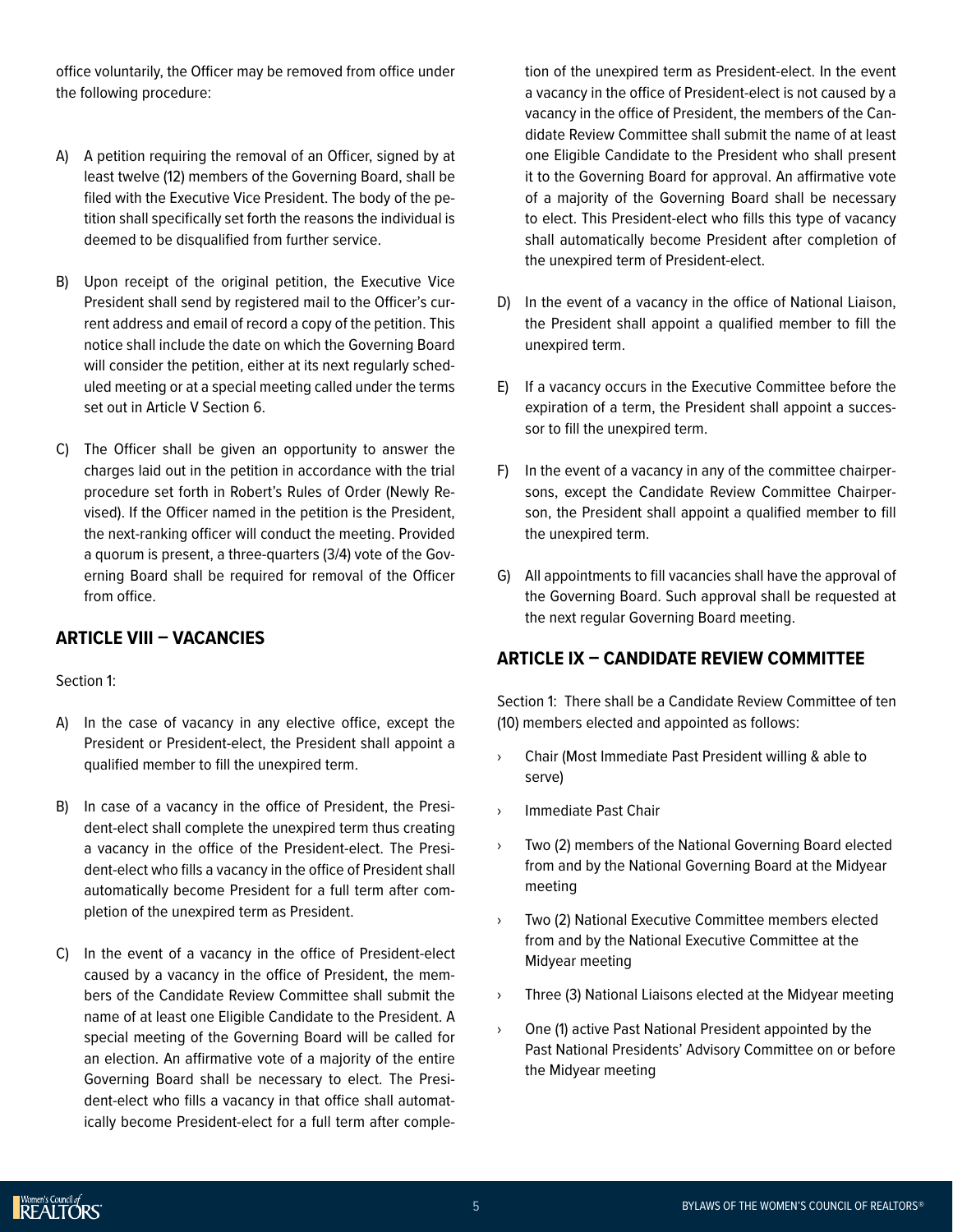A pool of five (5) Alternates is also to be established, elected and appointed as follows:

- › Two (2) from National Governing Board elected from and by the Governing Board at the Midyear meeting
- › Two (2) from National Executive Committee elected from and by the National Executive Committee at the Midyear meeting
- › One (1) active Past National President appointed by the Past National Presidents' Advisory Committee on or before the Midyear meeting
- A) Candidates for the Candidate Review Committee and Alternates must have attended at least two of the four previous national meetings. Such members shall not include past National Presidents of the Women's Council. Candidates being considered by the Candidate Review Committee for a line office, and also any other national office contested by the time of the Annual Convention, shall not serve as members of the Candidate Review Committee.
- B) The members of the Candidate Review Committee shall serve from the time of the Midyear meeting election until the Midyear meeting election in the subsequent year.
- C) The immediate past President of the Women's Council, presiding at the time of the opening of the Women's Council's Midyear Business Meeting shall serve as chairperson of the Candidate Review Committee. If the Chair is unable to serve, the Past National President Alternate shall serve as chairperson of the committee. In no case shall the same person serve as chairperson for two successive years.
- D) Upon vacancy of any other member of the Committee, the National President of the Women's Council shall appoint a replacement from the pool of Alternates.
- E) Candidate Review Committee members and all Alternates who have served, except past Presidents and their Alternates, shall not be eligible to serve the subsequent term as either a committee member or an Alternate.
- F) If an Alternate replaces a member, the Alternate continues to serve unless the Alternate is unable to do so, in which case the original member, at the original member's option, may be reinstated.

Section 2:

A) It shall be the duty of the Candidate Review Committee to determine candidate eligibility for all Elected Offices and

provide a list of Eligible Candidates to the Women's Council members and voting delegates by the Notification Date.

B) Other duties related to the election and rules may be assigned to the Candidate Review Committee as determined by the Executive Committee.

Section 3: All Potential Candidates must file an application declaring the office to which they seek to be elected and submit to the credentialing process as per the Campaign and Election Rules Policy. Applications must be submitted withing the published time period and no members shall be permitted to run from the floor and bypassing the credentialling process.

### **ARTICLE X – ELECTION OF OFFICERS**

Section 1: The election of officers shall be held at the Midyear Business Meeting which shall be held in conjunction with the REALTORS® Legislative Meeting of the National Association. When convened in a virtual/electronic delivery or hybrid format, the Midyear Business Meeting of the Women's Council shall be held within the same general timeframe as the REALTORS® Legislative Meetings.

Section 2:

- A) Election of officers shall be by viva voce or roll call vote, or written or electronic ballot as per rules of the day. A majority vote shall elect an officer. In the event that no candidate on the ballot for a particular office receives a majority vote, the two candidates receiving the greatest number of votes cast shall remain on the ballot and a run-off election shall be held between those two candidates. The candidate receiving the majority of votes cast in the run-off election shall be declared the winner.
- B) The voting delegates shall be all members of the current Governing Board, a delegate from each Local Network and certified members-at-large.
	- i. The Local Network Delegate shall be the President in good standing of the Local Network or another member, who shall be an Active member in good standing of the same Local Network designated in writing by the President.
	- ii. In the event the State Network President cannot act as a Governing Board Delegate, the State Network President may designate in writing another State Network Officer from the same State Network to vote at the Annual Business Meeting.

Nomen's Council of<br>REALTORS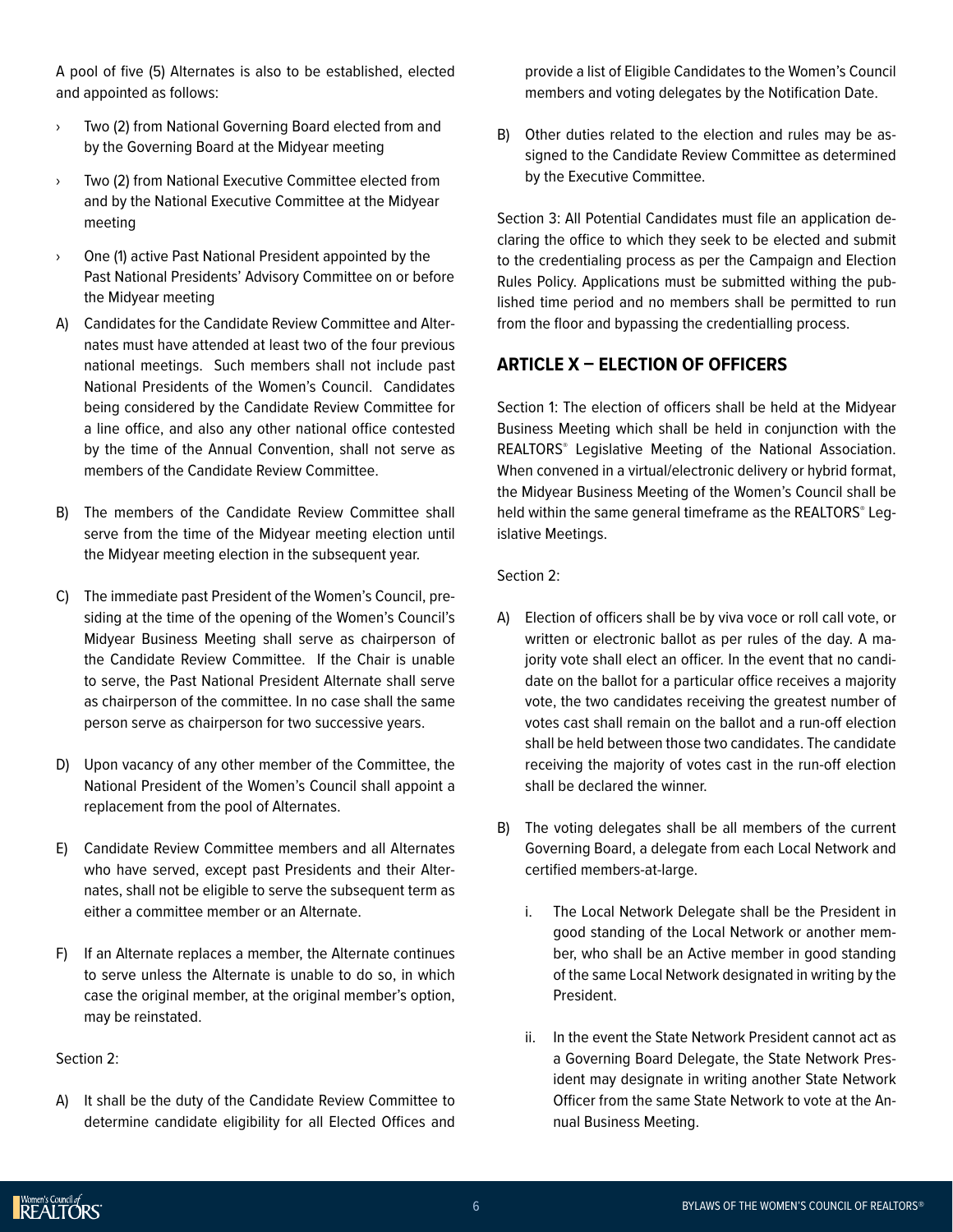C) Each Governing Board member shall be entitled to cast one vote. Each Local delegate shall be entitled to cast one vote for the Network's first 30 Active members, two votes for 31- 60 Active members, three votes for 61-90 Active members and so forth, adding one vote for each 30 Active member increment. The number of Active members in a Local Network shall be determined by the number of Active members in good standing on March 1 of that year according to the records of the Women's Council.

Section 3: Delegates shall check in at the Midyear Meeting prior to the Midyear Business Meeting to be credentialed by the Women's Council as voting delegates or as directed in the event of a virtual/electronic or hybrid delivery.

Section 4: All members casting votes at the Midyear Business Meeting of the Women's Council shall be full fee registered attendees at the Women's Council's Midyear Meeting.

### **ARTICLE XI – NOTICE OF MEETINGS**

Section 1: When notice of meetings, or of the subject to be considered at meetings, is required by these Bylaws, such notice shall be sent to all members qualified to vote at least 30 days prior to the meeting where the vote will be taken. The notice may be sent by first-class mail, electronic communication, including e-mail, or any other means permitted by law.

Section 2: The Midyear Business Meeting of the Women's Council shall require a quorum of no fewer than fifty (50) credentialed delegates.

# **ARTICLE XII – COMMITTEES**

Section 1: The President shall appoint such standing and special committees as shall be designated from time to time by the Governing Board and such other special committees as the President may deem necessary or appropriate.

- A) Each of the Standing Committees shall consist of not fewer than seven (7) members unless otherwise noted in these bylaws.
- B) Appointments to Standing Committees shall be for a period of one year unless otherwise noted in these bylaws. All committee members are eligible for reappointment.
- C) The Budget and Finance Committee shall consist of eighteen (18) members.

Section 2:

- A) Special Committees to perform such services as may be assigned to them may be appointed by the President with the approval of the Governing Board.
- B) Each of the Special Committees shall consist of not fewer than three (3) members nor more than twenty-five (25) members.
- C) Appointments to Special Committees shall be for a period of one year or until the conclusion of their final report. All committee members are eligible for reappointment.

Section 3: Vacancies in the membership of any committee may be filled by appointments made in the same manner as provided in the case of the original appointments.

Section 4: Members of a committee may participate in any meeting through the use of a conference telephone or similar communications equipment by means of which all persons participating in the meeting can hear each other. Such participation shall constitute presence in person at the meeting.

# **ARTICLE XIII NETWORKS**

Section 1: The Women's Council shall organize its members into Local and State Networks ("Networks") as it determines will further the purposes of the Women's Council. The terms and conditions under which such Networks will be established and operate shall be determined by the Governing Board, but such terms and conditions shall at all times be consistent with the Bylaws. Such Local and State Networks shall have the rights, privileges and responsibilities as may be determined by the Governing Board.

Section 2: Networks shall have their bylaws approved by the Women's Council. Model bylaws are to be used with all exceptions approved by the Women's Council. Networks are authorized to use the Women's Council name and marks in connection with the name of Network.

Section 3: Networks shall be authorized to create programs that support the Women's Council mission and objectives. Local and State Networks represent the Women's Council in their communities and shall actively follow the Women's Council's mission and objectives and endeavor to work with and collaborate with their Local and State Associations of REALTORS® .